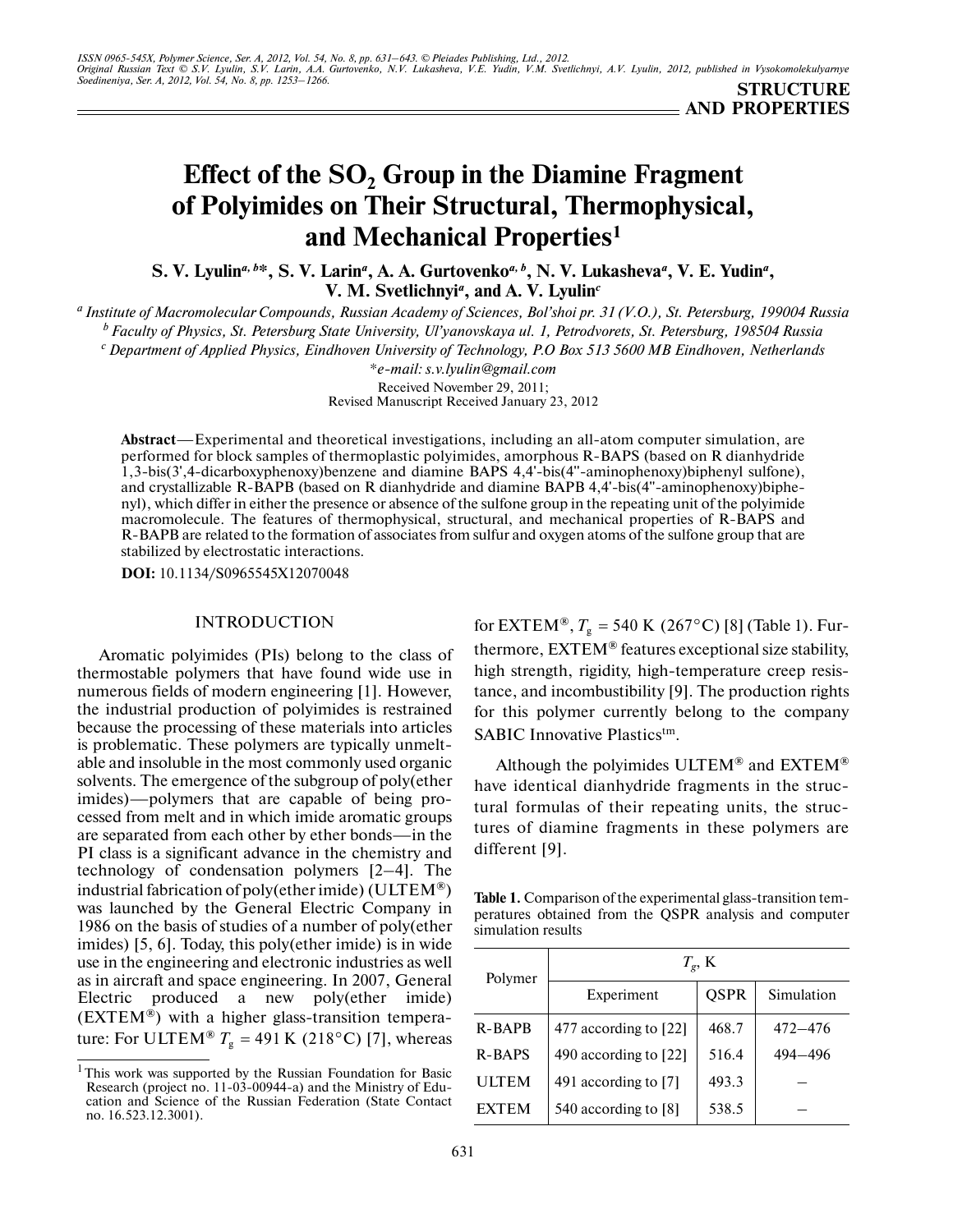

In the diamine fragment of EXTEM®, there is an  $SO<sub>2</sub>$  hinge group between benzene rings. This modification is responsible for a considerable difference in the thermophysical characteristics of ULTEM® and EXTEM® [7, 8, 10].

The wide application of ULTEM® and EXTEM® polyimides makes it necessary to elucidate the effect of insertion of the heteroatomic  $SO<sub>2</sub>$  group into the diamine fragment of the repeating PI unit on the frag ment's structural, thermophysical, and mechanical properties. This knowledge will enable fabrication of similar materials with enhanced properties that are based on other monomers.

### QSPR ANALYSIS

A wide range of characteristics of ULTEM® and EXTEM® were compared via the QSPR (Quantitative Structure–Property Relationships) analysis of the chemical structures of repeating units with the use of the SYNTHIA module (Material Studio 5.5 software package) [11]. This analysis makes it possible to assess the properties of block amorphous homopolymers on the basis of structural formula of their repeating units. The relevant data are summarized in Table 2. It is clear that the insertion of sulfur and oxygen heteroatoms into the diamine component of the repeating EXTEM® unit results in a considerable alteration in the density, the glass-transition temperature, and other characteristics. However, some characteristics remain unchanged. Thus, QSPR analysis demon-

strates that thermal conductivity and the Poisson coef ficient remain invariable.

A comparison of the glass-transition temperature (Table 1) obtained via the QSPR analysis with the known experimental data [7, 8] for ULTEM® and EXTEM® provides good agreement, which attests to the significance of these predictions. However, the QSPR analysis cannot explain the mechanism of changes in physical properties of ULTEM® as com pared to  $\overline{EXTEM}^{\otimes}$ ; i.e., when a hinge group containing sulfur and oxygen heteroatoms is inserted into the diamine PI unit. In this study, an attempt was made not only to ascertain this mechanism on the basis of atomistic computer simulation of other polyimide thermoplastics that can be used to produce new ther mostable composites but also to validate this simula tion through comparison of the results with experi mental data.

#### SYNTHESIS

PIs based on 1,3-bis(3',4-dicarboxyphenoxy)benzene (dianhydride R) and diamines of two types— 4,4'-bis(4''-aminophenoxy)biphenyl sulfone (BAPS diamine) and 4,4'-bis(4''-aminophenoxy)biphenyl (BAPB diamine)—were selected as thermoplastic polyimide matrices that can be processed via melt technology (extrusion, casting). These PIs were devel oped at the Institute of Macromolecular Compounds of the Russian Academy of Sciences [12–22] and were selected, first, owing to the high potential of their use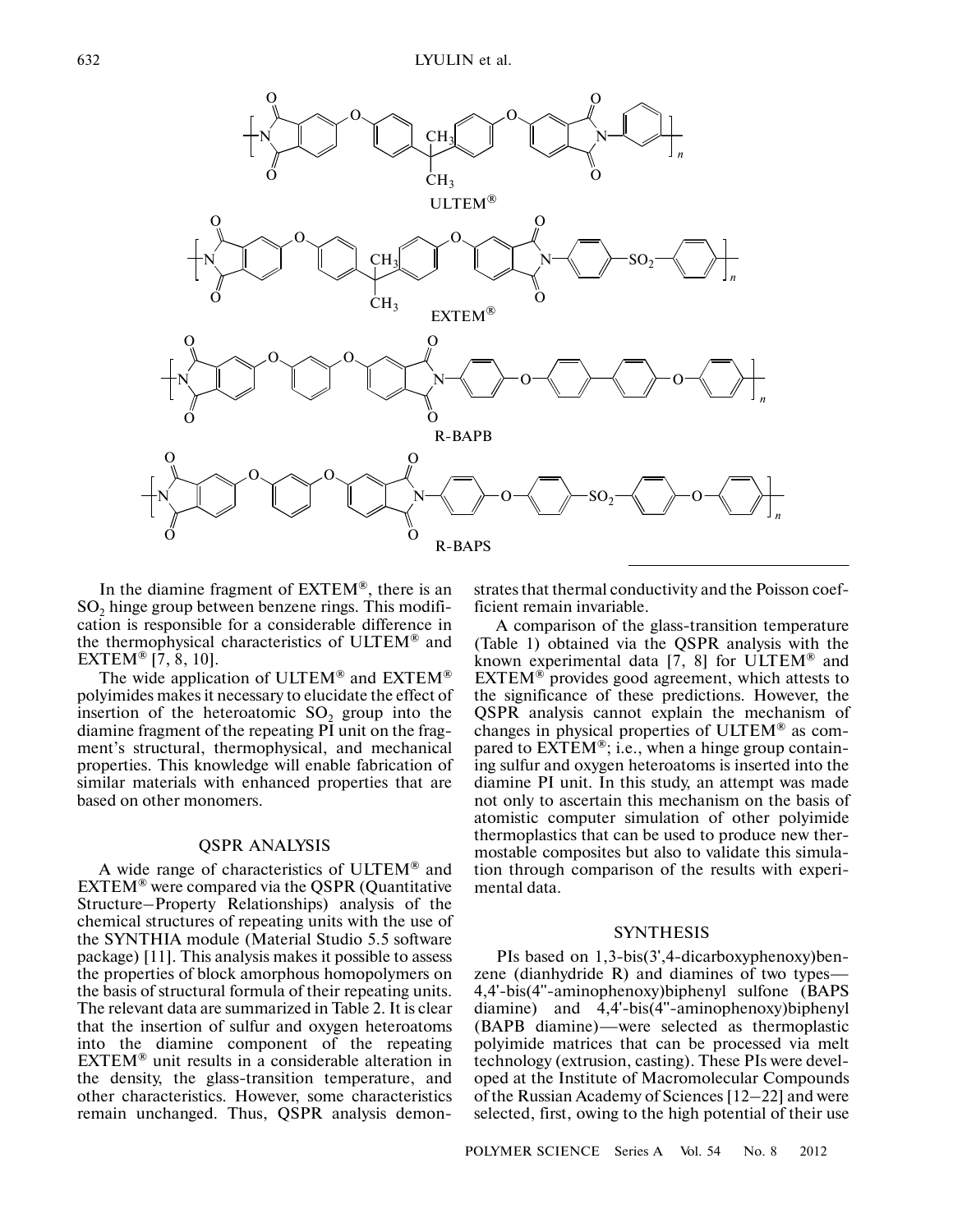#### EFFECT OF THE SO<sub>2</sub> GROUP 633

| Polyimide     | $M_{\rm w}$ (8 repeating units), g/mol | $M_w$ of the repeating<br>unit, g/mol | of the repeating<br>unit, Å<br>Length | $T_g$ , K              | $\label{eq:beta} \begin{array}{c} \beta \times 10^{-6}, \\ K^{-1} \end{array}$ | Molar volume*  |        | Density*, $\text{kg/m}^3$                                 | Thermal | conductivity,<br>$W/(m K)$ | Permittivity<br>Κ<br>at 298                                                          |
|---------------|----------------------------------------|---------------------------------------|---------------------------------------|------------------------|--------------------------------------------------------------------------------|----------------|--------|-----------------------------------------------------------|---------|----------------------------|--------------------------------------------------------------------------------------|
| <b>R-BAPB</b> | 5882                                   | 734.7                                 | 34.0                                  | 468.7                  | 211.1                                                                          | 563.0<br>563.9 |        | 1.31<br>1.30                                              |         | 0.2                        | 3.22                                                                                 |
| <b>R-BAPS</b> | 6394                                   | 798.8                                 | 34.6                                  | 516.4                  | 192.8                                                                          | 589.3<br>590.2 |        | 1.36<br>1.35                                              |         | 0.2                        | 3.50                                                                                 |
| ULTEM®        | 4746                                   | 592.6                                 | 23.4                                  | 493.3                  | 201.2                                                                          | 462.6<br>463.3 |        | $\frac{1.28}{1.28}$                                       |         | 0.2                        | 3.23                                                                                 |
| EXTEM®        | 5866                                   | 732.8                                 | 28.6                                  | 538.5                  | 185.3                                                                          | 555.3<br>556.1 |        | 1.32<br>1.32                                              |         | 0.2                        | 3.46                                                                                 |
| Polyimide     | <b>Bulk</b><br>modulus,<br>GPa         | Shear<br>modulus,<br>GPa              | Young's<br>modulus,<br>GPa            | Poisson<br>coefficient | Average $M_{\rm w}$<br>of the polymer<br>between entangle-<br>ments            |                |        | Average polymer<br>length between<br>entanglements, $\AA$ |         |                            | Average polymer<br>length between<br>entanglements<br>(number<br>of repeating units) |
| <b>R-BAPB</b> | 5.412                                  | 1.035                                 | 2.918                                 | 0.41                   | 2095                                                                           |                |        | 96.85                                                     |         |                            | 2.85                                                                                 |
| <b>R-BAPS</b> | 6.107                                  | 1.191                                 | 3.355                                 | 0.41                   | 2289                                                                           |                |        | 99.14                                                     |         |                            | 2.87                                                                                 |
| ULTEM®        | 5.492                                  | 1.163                                 | 3.258                                 | 0.40                   | 2583                                                                           |                | 102.14 |                                                           |         |                            | 4.36                                                                                 |
| EXTEM®        | 6.083                                  | 1.282                                 | 3.592                                 | 0.40                   | 2634                                                                           |                |        | 102.72                                                    |         |                            | 3.59                                                                                 |
|               |                                        |                                       |                                       |                        |                                                                                |                |        |                                                           |         |                            |                                                                                      |

**Table 2.** Some physical characteristics of PIs at room temperature (290 K) obtained from the data of the QSPR analysis

Note: \* The parameter values in the numerator and denominator are given at 290 and 298 K, respectively.

as thermoplastic binding agents for composite materials  $[12-21]$  and, second (as in the case of the ULTEM<sup>®</sup>–  $EXTEM^{\circledR}$  pair) owing to the possibility of studying the effect of the  $SO<sub>2</sub>$  group in the diamine fragment of the repeating unit of the R-BAPS polyimide on its struc tural, thermophysical, and mechanical properties rela tive to the effect of the  $SO_2$  group in the diamine fragment of the repeating unit of the R-BAPB polyimide on its structural, thermophysical, and mechanical proper ties. An additional advantage of R-BAPB is that it can crystallize. However, only amorphous samples were investigated in this study.

R-BAPS and R-BAPB polyimides were prepared via the conventional two-stage procedure [1]. At the first stage, the poly(amido acid) is formed in an *N*-methylpyrrolidone (MP) solution. A stoichiomet ric amount of 1,3-bis(3',4-dicarboxyphenoxy)ben zene dianhydride was added to a stirred solution of 4,4'-bis(4''-aminophenoxy)biphenyl sulfone or to a solution of 4,4'-bis(4''-aminophenoxy)biphenyl at 20°C. The concentration of the poly(amido acid) solutions was 20 wt  $\%$ ; the duration of synthesis in MP was 4 h. The solution of the poly(amido acid) was applied onto a glass substrate to obtain film samples after drying (80°C, 12 h). The imidization of film sam ples of poly(amido acids) was performed via heating to 280°C with an exposure time of 30 min at 100, 120, 160, 200, 250, and 280°C.

## THEORETICAL ASSESSMENT OF THE FLEXIBILITY OF R-BAPB AND R-BAPS MOLECULES

As was demonstrated in [12–22], R-BAPB and R-BAPS are exceptionally promising for the design of polymer composites (including nanocomposites) via melt technology. The difference in the structures of the repeating units of R-BAPB and R-BAPS polyimides (similar to that in the case of ULTEM® and  $EXTEM^@$ ) is that the diamine fragment of R-BAPS contains the  $SO_2$ hinge group. However, unlike in the case of EXTEM® the number of benzene rings in the diamine component remains unchanged in R-BAPS relative to R-BAPB. This chemical modification of the repeating unit of R- BAPB, which should have facilitated an increase in the flexibility of the PI chain and a decrease in the glass-tran sition temperature, results in this case in an increase in the glass transition temperature, as was observed experi mentally (Table 1).

In addition, the physical properties of the selected PIs were preliminarily assessed through the QSPR analysis (Table 2). For both ULTEM® and R-BAPB, the addition of the  $SO_2$  hinge group into the diamine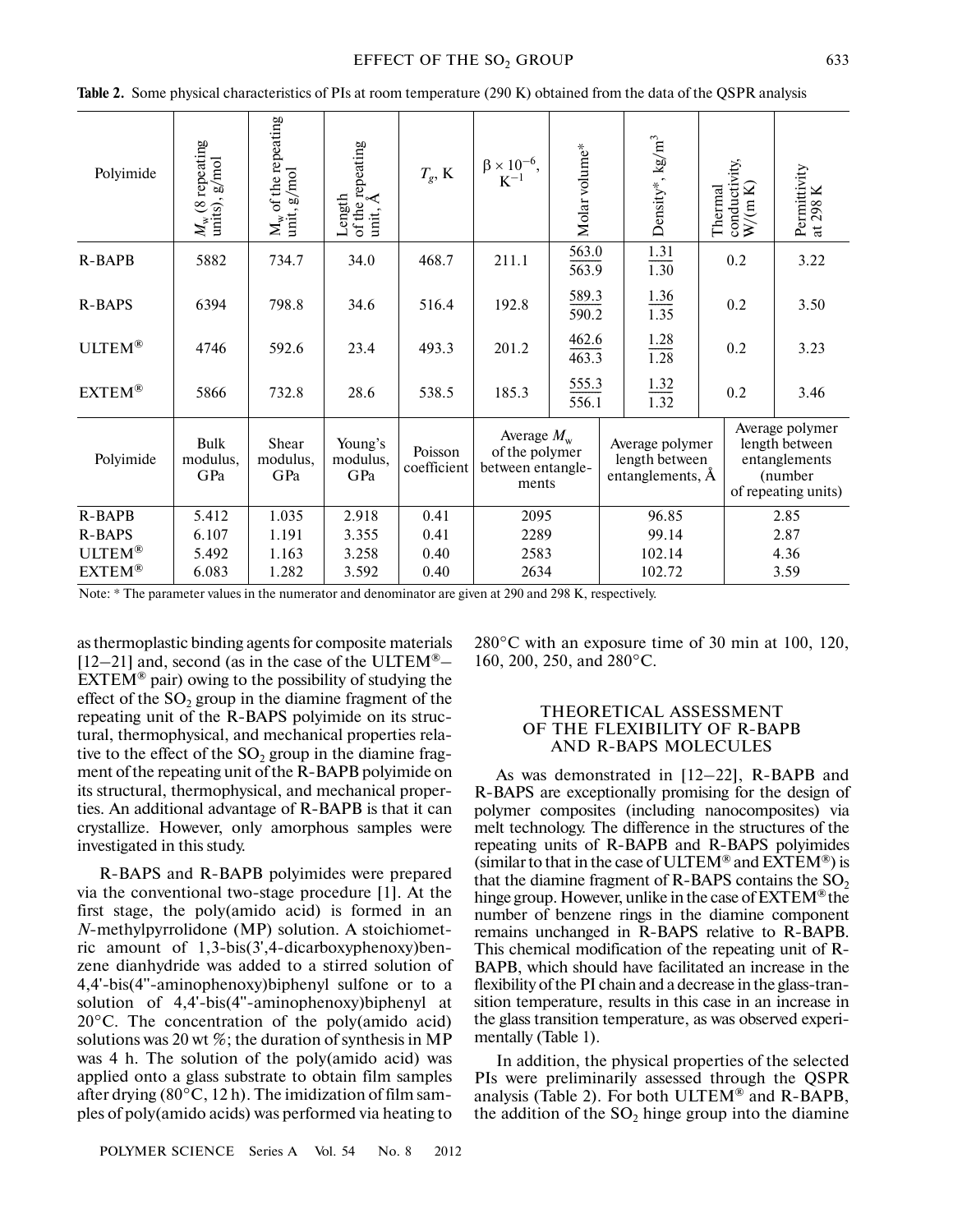|                  |      |               |      |           |                             |  | $\Omega$ | 10 |                                                                                           |  |      |
|------------------|------|---------------|------|-----------|-----------------------------|--|----------|----|-------------------------------------------------------------------------------------------|--|------|
|                  | 4.67 | 1.39          | 2.79 | 2.79 1.39 | $4.67$   1.41   4.19   1.38 |  |          |    | $\vert$ 4.47   4.47   1.38   1.397                                                        |  | 4.21 |
| $\theta^{\circ}$ |      | 154.2 117.2 1 |      |           |                             |  |          |    | 120   117.2   154.2   171.5   178.2   121.2   179   101.3   178.7   117.2   174.4   171.3 |  |      |

Table 3. Virtual-bond lengths and valence angles in R-BAPS (Here and in Tables 4–6, *i* is the order number of a virtual bond.)

fragment clearly results in similar changes. A more thorough analysis of the mechanical properties and other data obtained via the QSPR analysis will be the subject of forthcoming papers.

As was shown by the QSPR analysis (Table 2), the flexibility of PIs examined in terms of the mean value of monomer units between entanglements is in fact identical for R-BAPB and R-BAPS, although in the latter case this value decreases slightly.

In order to assess the flexibility of R-BAPB and R-BAPS polyimides, their persistence lengths were analytically calculated [23]. The models of the repeat ing PI unit in conformations corresponding to the intramolecular-energy minimum for R-BAPS and R-BAPB, which were calculated via the AM1 semi empirical quantum-chemistry method, are given below.

R-BAPS

R-BAPB



The persistence length was calculated through the following formula [24]:

$$
a = \frac{1}{\langle l_i \rangle} \sum_{j=i}^{\infty} l_i^T \langle T_i T_{i+1} \dots T_{j-1} \rangle l_j, \qquad (1)
$$

where 
$$
l_i = \langle l_i \rangle \begin{pmatrix} 1 \\ 0 \\ 0 \end{pmatrix}
$$
 and  $l_i^T$  is transposed  $l_i$ .

In Eq.  $(1)$ ,  $T<sub>i</sub>$  is defined as

$$
T_i = \begin{pmatrix} -\cos\theta_i & \sin\theta_i & 0\\ -\sin\theta_i\cos\varphi_i & -\cos\theta_i\cos\varphi_i & -\sin\varphi_i\\ -\sin\theta_i\sin\varphi_i & -\cos\theta_i\sin\varphi_i & \cos\varphi_i \end{pmatrix}, \quad (2)
$$

where  $\theta_i$  is the angle between the  $i + 1$  and *i* bonds, around which rotation occurs, and  $\varphi$ <sub>*i*</sub> is the torsion angle of the *i* bond ( $\varphi$ <sub>*i*</sub> = 180° corresponds to the trans conformation).

The virtual bonds for two PI molecules were deter mined as shown below.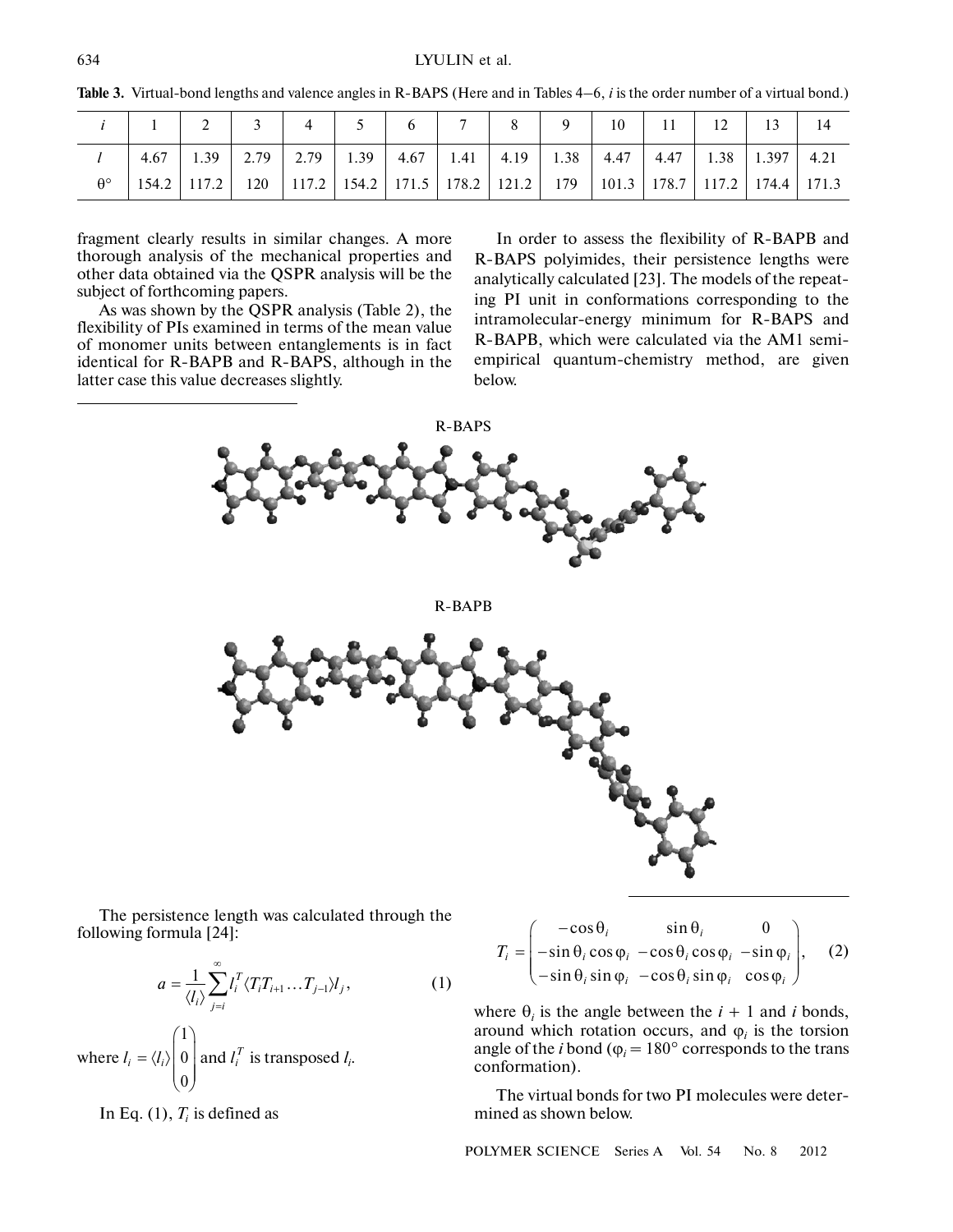

The bond lengths and valence angles were assumed to be constant. Their values were derived from the data on conformations of molecular fragments consisting of two repeating units (Tables 3 and 4) and calculated via the AM1 semi-empirical quan tum-chemistry method.

Table 4. Virtual-bond lengths and valence angles in R-BAPB

|             |       | ∼             |      |       | ັ     |       |       |       |          | 10    | . .   |
|-------------|-------|---------------|------|-------|-------|-------|-------|-------|----------|-------|-------|
|             | 4.67  | 1.39          | 2.79 | 2.79  | 1.39  | 4.67  | 1.41  | 4.19  | 9.81     | 1.39  | 4.21  |
| $A^{\circ}$ | 154.3 | 1172<br>111.2 | 120  | 117.2 | 154.3 | 171.2 | 177.4 | 123.7 | $121.16$ | 173.6 | 171.4 |

#### **Table 5.** The lengths of persistence vectors for R-BAPS

|          |                                                      |           | ∼                       |            |     |                    |      |     |                 |                        | 10  | . .    | 1 <sub>0</sub><br>$\overline{1}$ |      |
|----------|------------------------------------------------------|-----------|-------------------------|------------|-----|--------------------|------|-----|-----------------|------------------------|-----|--------|----------------------------------|------|
| $a_i, I$ | 127<br>1/2.1                                         | ΩQ<br>0.7 | . <del>. .</del><br>4.7 | 7.3<br>ر., | 9.1 | $\sqrt{2}$<br>13.7 | 14.4 | 9.9 | $\Omega$<br>0.5 | $\circ$ $\circ$<br>0.5 | 0.Y | ن که ۱ | $\overline{ }$<br>ه. ا           | 14.1 |
|          | Note: The mean length $\langle a_i \rangle$ = 9.9 Å. |           |                         |            |     |                    |      |     |                 |                        |     |        |                                  |      |

Table 6. Persistence-vector lengths for R-BAPB

| $a_i$        |                | 5.2                           | $\begin{array}{ c c c c c c c c } \hline \text{8.3} & \text{11.1} \hline \end{array}$ | $18.1$ 19.7 | 15.2 | 13.8 |  |
|--------------|----------------|-------------------------------|---------------------------------------------------------------------------------------|-------------|------|------|--|
| $\mathbf{v}$ | $\blacksquare$ | $\lambda$ $\lambda$ $\lambda$ |                                                                                       |             |      |      |  |

Note: The mean length is  $\langle a_i \rangle = 13.2$  Å.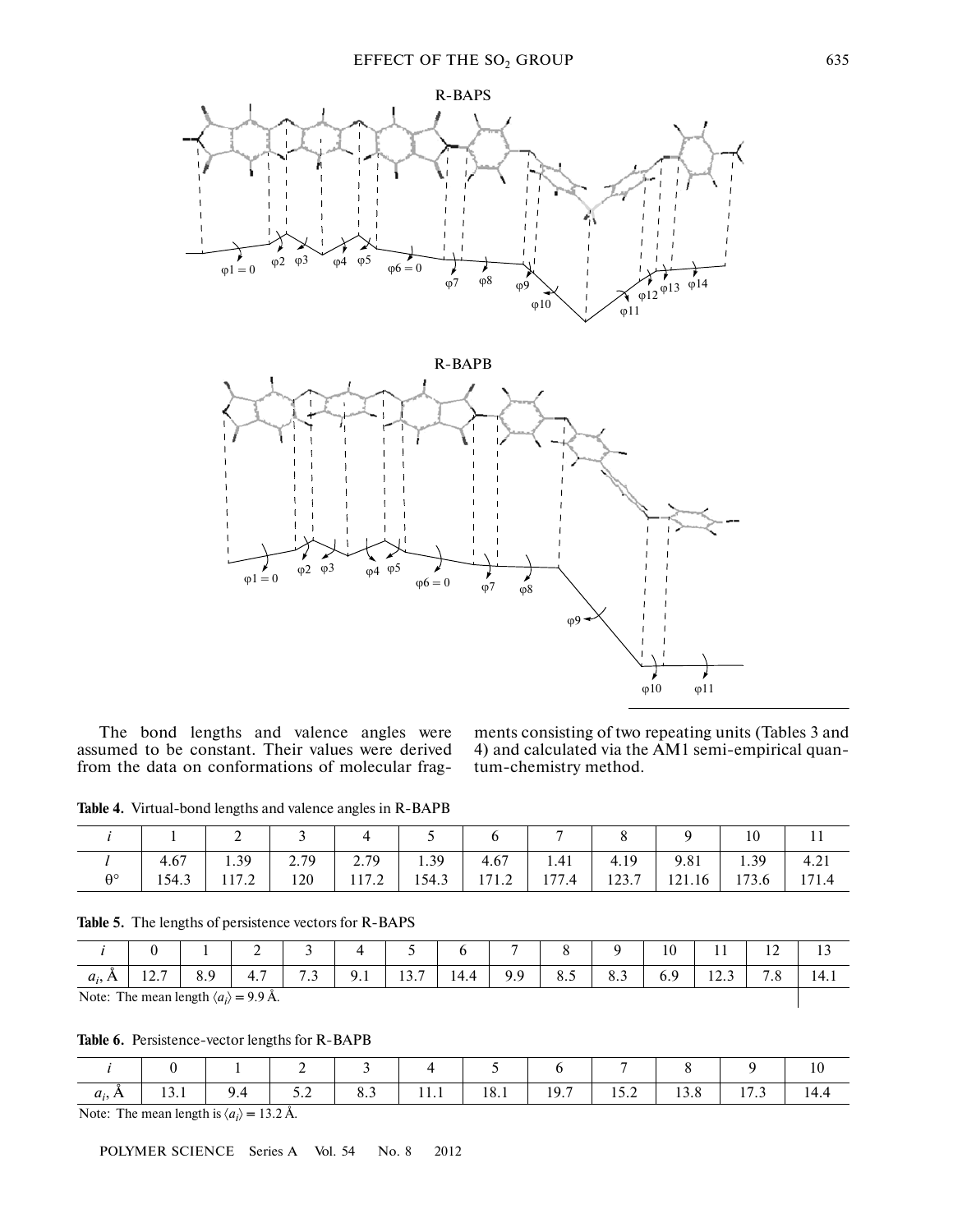For the polymer chain with independent rotations around neighboring bonds, the mean product of matri ces in formula (1) is the product of averaged matrices:

$$
\langle T_i T_{i+1} \dots T_{j-1} \rangle = \langle T_i \rangle \langle T_{i+1} \rangle \dots \langle T_{j-1} \rangle \tag{3}
$$

It follows from the symmetry condition for all the bonds that  $\langle \sin \varphi_i \rangle = 0$ . Then, the transition matrix appears as follows:

$$
\langle T_i \rangle = \begin{pmatrix} -\cos \theta_i & \sin \theta_i & 0 \\ -\sin \theta_i \langle \cos \phi_i \rangle & -\cos \theta_i \langle \cos \phi_i \rangle & 0 \\ 0 & 0 & \langle \cos \phi_i \rangle \end{pmatrix}
$$
 (4)

If rotations around certain neighboring bonds (*n* and  $n + 1$  bonds) are interdependent, the calculation procedure is different:

$$
\langle T_i T_{i+1} \dots T_{j-1} \rangle = \langle T_i \rangle \langle T_{i+1} \rangle \dots \langle T_n T_{n+1} \rangle \dots \langle T_{j-1} \rangle \tag{5}
$$

In order to obtain the mean values, it is necessary to know the statistical weight matrix that can be derived from the calculated data on conformational energy as a function of internal rotation angles.

The persistence lengths of R-BAPS and R-BAPB polyimides were calculated under the assumption that rotations around bonds are free and independent.

The value of the persistence length calculated through formula (1) depends on the choice of initial bond *i*. If the zero bond (bond 14 for the first polymer and bond 12 for the second polymer that are statistically equivalent to the zero bonds due to chemical periodic ity) is taken as the initial one, the persistence-length vector (the persistence vector), for example, for R- BAPS in case of independent rotations, is determined via the following relationship:<br>  $a_0 = I_0 + \langle T_0 \rangle I_1 + \langle T_0 \rangle \langle T_1 \rangle I_2 + \dots + \langle T_0 \rangle \langle T_1 \rangle$ 

$$
a_0 = l_0 + \langle T_0 \rangle l_1 + \langle T_0 \rangle \langle T_1 \rangle l_2 + \dots + \langle T_0 \rangle \dots \langle T_{12} \rangle l_{13} + \langle T_0 \rangle \dots \langle T_{13} \rangle (l_0 + T_0) l_1 + \langle T_0 \rangle \langle T_1 \rangle l_2 + \dots + \langle T_0 \rangle \dots \langle T_{12} \rangle l_{13}) + \dots = (E + M_0 + M_0^2 + \dots) L_0,
$$
 (6)

where  $M_0 = \langle T_0 \rangle \langle T_1 \rangle \langle T_2 \rangle \langle T_3 \rangle \langle T_4 \rangle \langle T_5 \rangle \langle T_6 \rangle \langle T_7 \rangle \langle T_8 \rangle \langle T_9 \rangle \times$  $\langle T_{10}\rangle\langle T_{11}\rangle\langle T_{12}\rangle\langle T_{13}\rangle$  and  $L_0 = l_0 + \langle T_0\rangle l_1 + \langle T_0\rangle\langle T_1\rangle l_2 +$  $... + \langle T_0 \rangle ... \langle T_{12} \rangle l_{13}$ .  $M_0$  and  $L_0$  are determined as the effective transformation matrix and the effective bind ing vector, respectively; and  $E$  is the unit matrix.

If the first bond is used as the initial bond, the cal culation procedure is similar:

$$
a_1 = (E + M_1 + M_1^2 + ...)L_1
$$
  
\n
$$
M_1 = \langle T_1 \rangle \langle T_2 \rangle \langle T_3 \rangle \langle T_4 \rangle \langle T_5 \rangle \langle T_6 \rangle \langle T_7 \rangle \langle T_8 \rangle \langle T_9 \rangle \langle T_{10} \rangle
$$
  
\n
$$
\times \langle T_{11} \rangle \langle T_{12} \rangle \langle T_{13} \rangle \langle T_0 \rangle
$$
  
\n
$$
I = I + \langle T \rangle I + \langle T \rangle \langle T \rangle I + \langle T \rangle \langle T \rangle I
$$
 (7)

The calculated data are listed in Tables 5 and 6.  $L_1 = l_1 + \langle T_1 \rangle l_2 + \langle T_1 \rangle \langle T_2 \rangle l_3 + \dots + \langle T_1 \rangle \dots \langle T_{13} \rangle l_0$ 

Allowance for the relationship between rotations the around the near-hinge bonds resulted in a cer tain gain in their persistence lengths. This gain is equal for both PIs. In both cases, the correction is less than 1 Å.

Thus, the above data make it possible to conclude that R-BAPB and R-BAPS polyimides possess almost the same flexibilities, while insertion of the  $SO<sub>2</sub>$  hinge group into the diamine fragment results only in an insignificant increase in the flexibility of R-BAPS rel ative to that of  $R$ -BAPB  $(-20\%)$ .

As follows from the structure of the repeating unit, the presence of sulfur and oxygen heteroatoms in the diamine component of EXTEM® cannot cause a reduction in the persistence length of EXTEM® relative to that of ULTEM® but facilitates a noticeable change in physical characteristics. The character of these changes is identical for the  $ULTEM^{\circledast}-EXTEM^{\circledast}$  and BARB–R-BAPS pairs.

Therefore, the alteration of physical characteris tics of PIs during insertion of the  $SO<sub>2</sub>$  hinge group containing sulfur and oxygen heteroatoms into the diamine fragment is most likely not associated with a change in the flexibility of the polymer chain.

## ALL-ATOM COMPUTER SIMULATION

An all-atom computer simulation using the Gro macs software package was performed in order to elu cidate what factor determines the difference between the thermophysical and mechanical parameters of R-BAPB and R-BAPS [25, 26].

The model block samples of R-BAPB and R-BAPS are cubic cells with periodic boundary conditions. A cell contains 27 polymer chains consisting of 8 repeat ing units. Hydrogen atoms are linked to chain ends. The systems under consideration have the following parameters.

| Polymer                                                             | R-BARB R-BAPS |       |
|---------------------------------------------------------------------|---------------|-------|
| Number of repeating units per chain                                 |               |       |
| Number of atoms in the chain<br>consisting of eight repeating units | 658           | 682   |
| Number of chains in the system                                      | 27            | 27    |
| Number of atoms in the system                                       | 17766         | 18414 |

As was shown in [19], the critical number-average molecular mass, at which the transition from the oligo mer to the polymer is observed, is  $M_n \sim 6000 \sim 6000$ . (This value corresponds to weight-average molecular mass  $M_{\rm w} \sim 18000$  at a polydispersity of  $\sim$ 3; at this number-average molecular mass, the character of the dependence of viscosity on  $M_{\rm w}$  changes.) This circumstance determined the selection of the degree of poly merization of macromolecules during simulation.

The Gromos 53a6 force field was used to describe interactions in the system [27]. The potential energy of the system in this case is composed of the energy of bond expansion, the energy of deformation of valence and torsion angles, and the terms for bulk and electrostatic interactions. The LINCS algorithm [28] was used to maintain the specified bond lengths, valence and torsion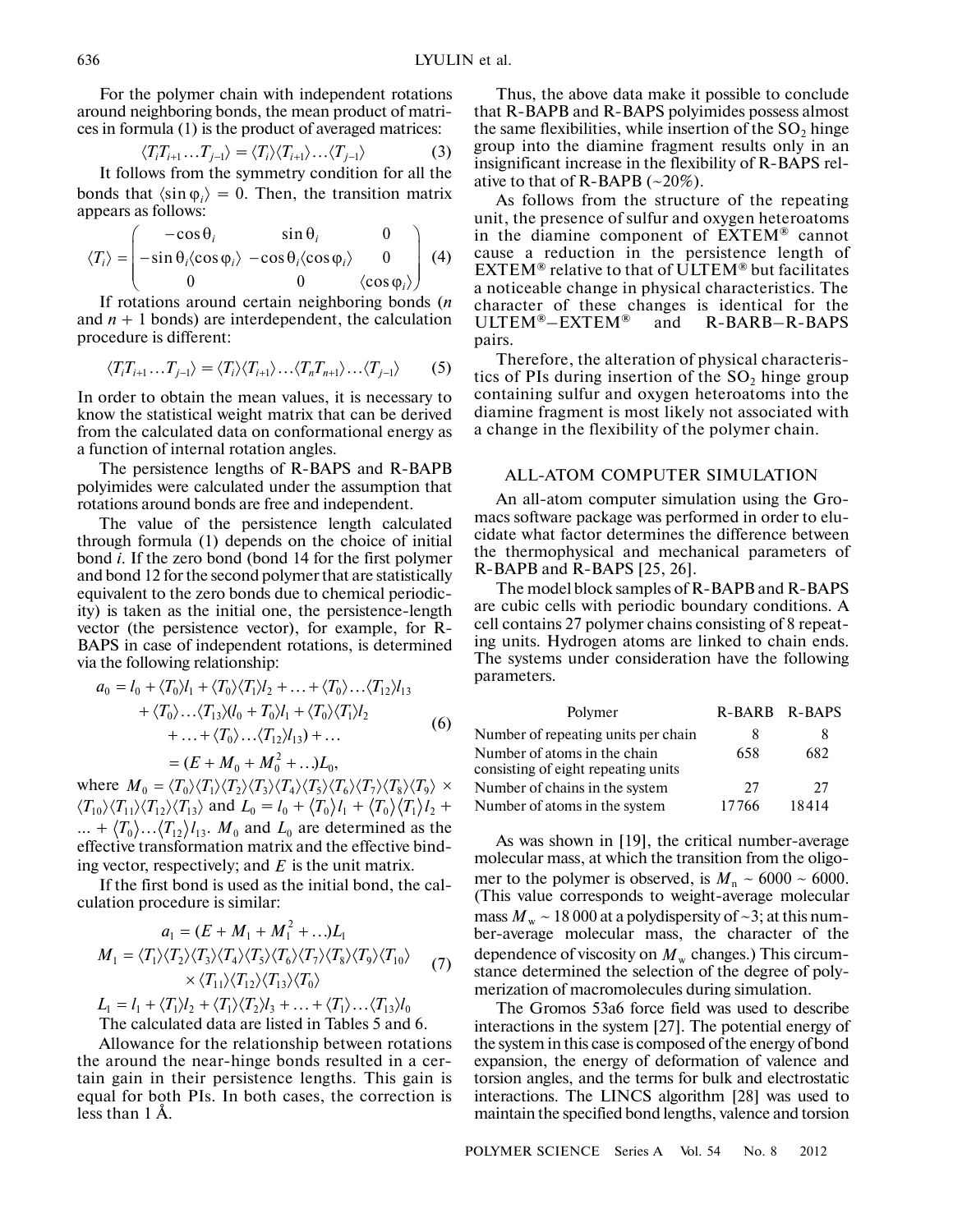angles; the PME method [29, 30] was used to allow for electrostatic interactions. During calculation of electro static interactions, the cutoff radius for electrostatic interactions,  $r<sub>C</sub>$ , in the real space was set to 1 nm, while the lattice increment for summing in the Fourier space was taken to be 0.12 nm. Partial charges of atoms in monomeric units were calculated through the AM1 semi-empirical method [31–33].

The simulation was performed in the NPT ensem ble. A Berendsen thermostat and a Berendsen barostat with time constants of  $\tau_T = 0.1$  ps and  $\tau_p = 0.5$  ps, respectively, were used to maintain a constant tempera ture and a constant average pressure in the system [34].

Note that the calculated characteristics of block PIs depended on the initial configuration. Under certain initial conditions, it was difficult to mix polymer chains; therefore, the simulated samples were much different

from the experimental amorphous samples. The maxi mum degree of mixing was achieved via the following method for formation of the initial configuration of polymer matrices. A partially folded conformation (mace-shaped) was selected as the initial conformation of the PI molecule. The genconf software (the Gromacs software package) was used to almost equidistantly place 27 of these molecules into a sufficiently large cubic cell. Each polymer chain was rotated in space by a randomly selected angle. The cell volume was selected so that the chains did not overlap during generation of the initial configuration. The generated systems were subsequently equilibrated via several stages. The initial configuration of a single molecule of R-BAPS and the cell composted of these molecules prior to compression are shown below as an example.



The system with the rarefied polymer was subjected to compression through a gradual increase in pressure. During the first simulation series for 1 ns, the system

was simulated at an average pressure of 50 bar. The subsequent simulation was conducted at 150 bar for 2 ns and at 300 bar for 7 ns. The pressure was then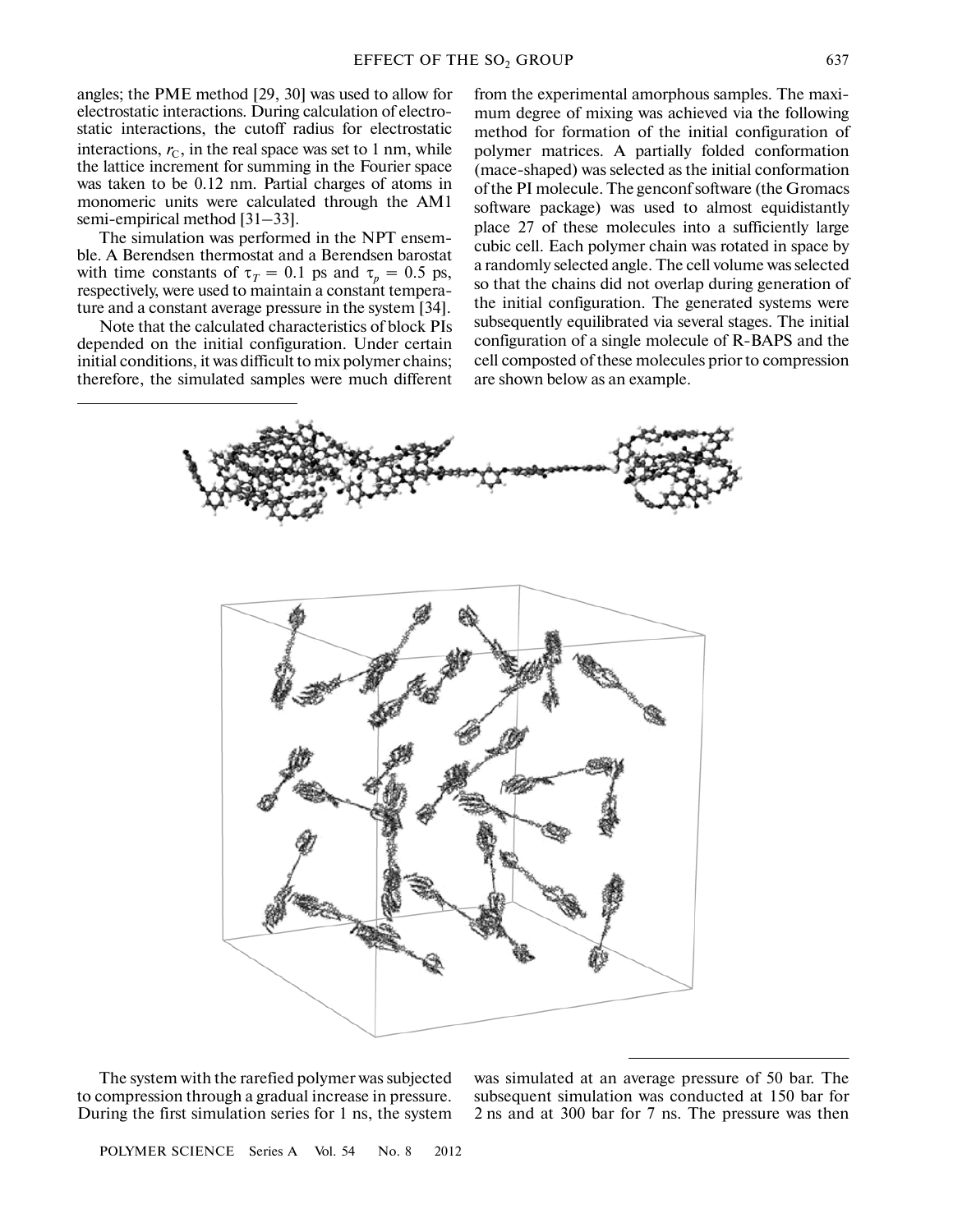

**Fig. 1.** Time dependence of autocorrelation function of den sity  $C_{\rho}(t)$  of the R-BAPS sample at 600 K. The calculated relaxation times are (*1*)  $\tau_1 \sim 0.0015$  and (*2*)  $\tau_2 \sim 2.2$  ns.

reduced, and the system was simulated for 5 ns at an average pressure of 150 bar. Finally, the system was simulated for 5 ns at a pressure of 1 bar. After compres sion (the total duration was 20 ns), the polymer annealing was conducted by analogy with [35]. During annealing, the temperature was gradually decreased from  $T_{\text{max}} = 600 \text{ K}$  to  $T_{\text{min}} = 290 \text{ K}$  with an increment of 50 K. The maximum annealing temperature was selected under the assumption that it is higher than the glass-transition temperature by ~100 K (an even higher increase in  $T_{\text{max}}$  complicates the simulation of the system because thermal degradation of the sample becomes possible), when the glass-transition temper ature is independent of  $T_{\text{max}}$  [36]. After each variation in temperature, the system was simulated for 2 ns. When the temperature of the system was reduced to  $T_{\text{min}}$ , the stepwise heating of the system to  $T_{\text{max}}$  was performed. During the annealing, the cooling–heat ing cycle was repeated three times. The total duration of the annealing was 78 ns; the total duration of the entire procedure of generation of the initial simulation cell was 98 ns. After completion of annealing, the sam-



(a) R-BAPB and (b, c) R-BAPS;  $T_g$  = (b) 496 and (c) 494 K.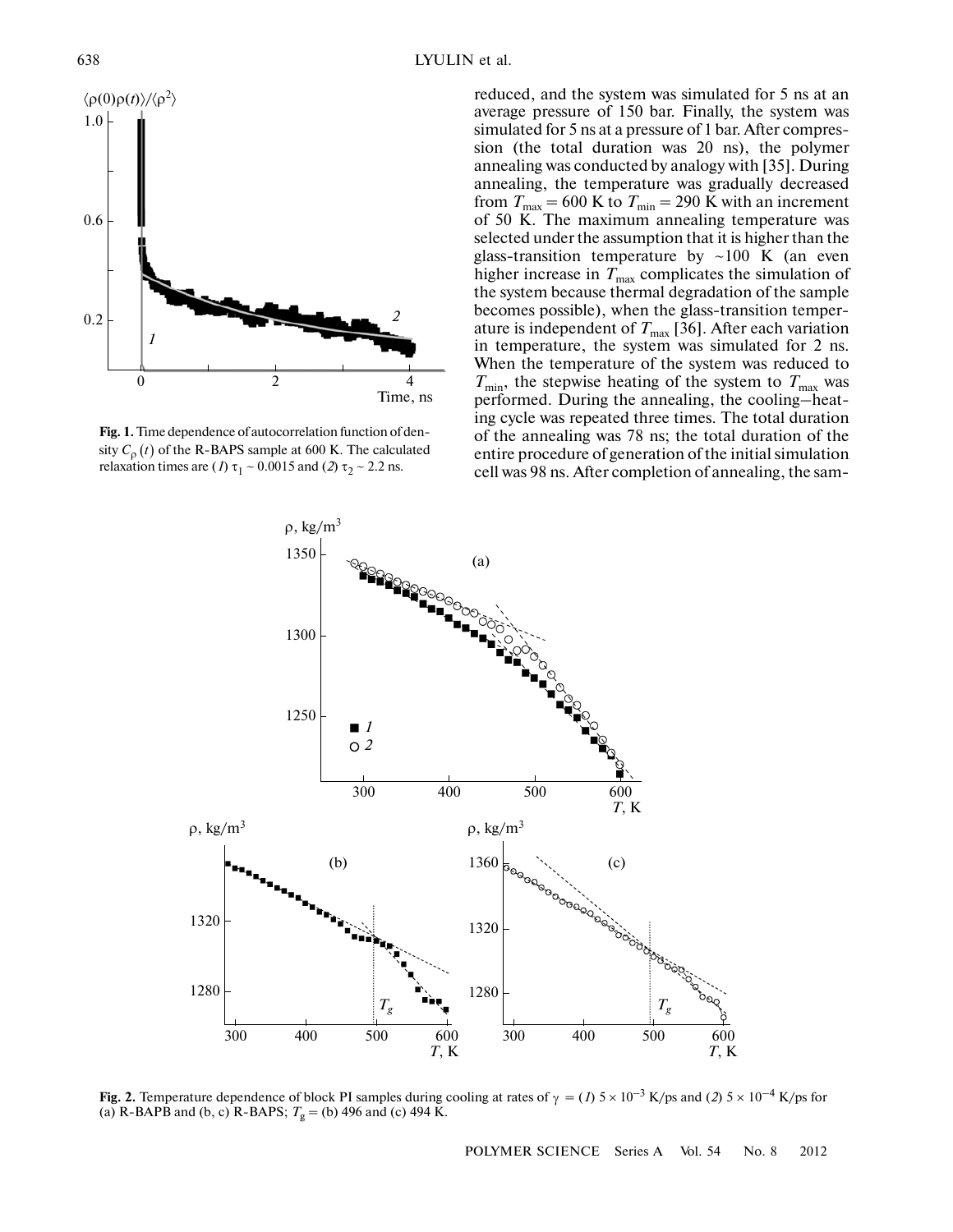ple was simulated for another 10 ns at 600 K. After that, the system was considered to be equilibrated. (The total simulation time from the initial configura tion of the system to the final configuration was 108 ns.)

In order to assess the characteristic time required to attain the equilibrium state of the system, autocorrela tion functions  $C_{\rho}(t)$  of the density of the system were calculated:

$$
C_{\rho}(t) = \frac{\langle \rho(0)\rho(t) \rangle}{\langle \rho^2 \rangle},
$$
 (8)

where  $\rho(t)$  is the density of the system at time *t* and  $\rho^2$  is the average density of the system during simulation.

An analysis of the time dependence of the autocor relation function showed that, for density fluctuations of the PI block samples, two relaxation processes were observed with characteristic times of  $\sim$ 1.5 ps and 2– 5 ns, respectively. (In Fig. 1, the  $C_{\rho}(t)$  dependence for the R-BAPS sample at 600 K is shown as an example.) Thus, the total time of system equilibration was two orders of magnitude higher than the maximum char acteristic time of density fluctuation. This finding makes it possible to consider that the resulting samples are equilibrated and to use them as initial configura tions for further simulation and calculation of the glass-transition temperature and the volumetric expansion coefficients.

#### RESULTS AND DISCUSSION

## *Glass-Transition Temperature*

In order to calculate glass-transition temperatures  $T_{\rm g}$  of block samples of the R-BAPB and R-BAPS polyimides, they were cooled from the temperature of 600 K, at which PIs are in the plastic state. In order to gain insight into the effect of the rate of cooling on the glass-transition temperature, the equilibrated polymer melt was gradually cooled at two rates differing by an order of magnitude. The temperature was successively reduced by 10 K at each stage, and the polymer was equilibrated prior to the subsequent reduction in tem perature for 2 or 20 ns. These values correspond to effective cooling rates of  $\gamma = 5 \times 10^{-3}$  K/ps and  $\gamma =$  $5 \times 10^{-4}$  K/ps, respectively. The temperature dependence of the average density of the samples at each cooling step is shown in Fig. 2. The resulting depen dences contain two regions where the density is directly proportional to temperature. At low tempera tures, the linear region corresponds to the glassy state of PIs, whereas at higher temperatures, it corresponds to the melt. The point of intersection of the lines obtained through approximation of linear regions via the least-squares method corresponds to  $T_{\rm g}$  at a certain cooling rate.



**Fig. 3.** The experimental DSC data used to determine the glass-transition temperatures of (*1*) R-BAPB and (2) R-BAPS polyimides;  $M \sim 30 \times 10^3$  g/mol, and  $T_g$ = (*1*) 199.3 and (*2*) 213.5°C.



**Fig. 4.** Temperature dependences of the volume of the block PI sample according to computer-simulation data (the cooling rate  $\gamma = 5 \times 10^{-4}$  K/ps) for (a) R-BAPB and (b) R-BAPS.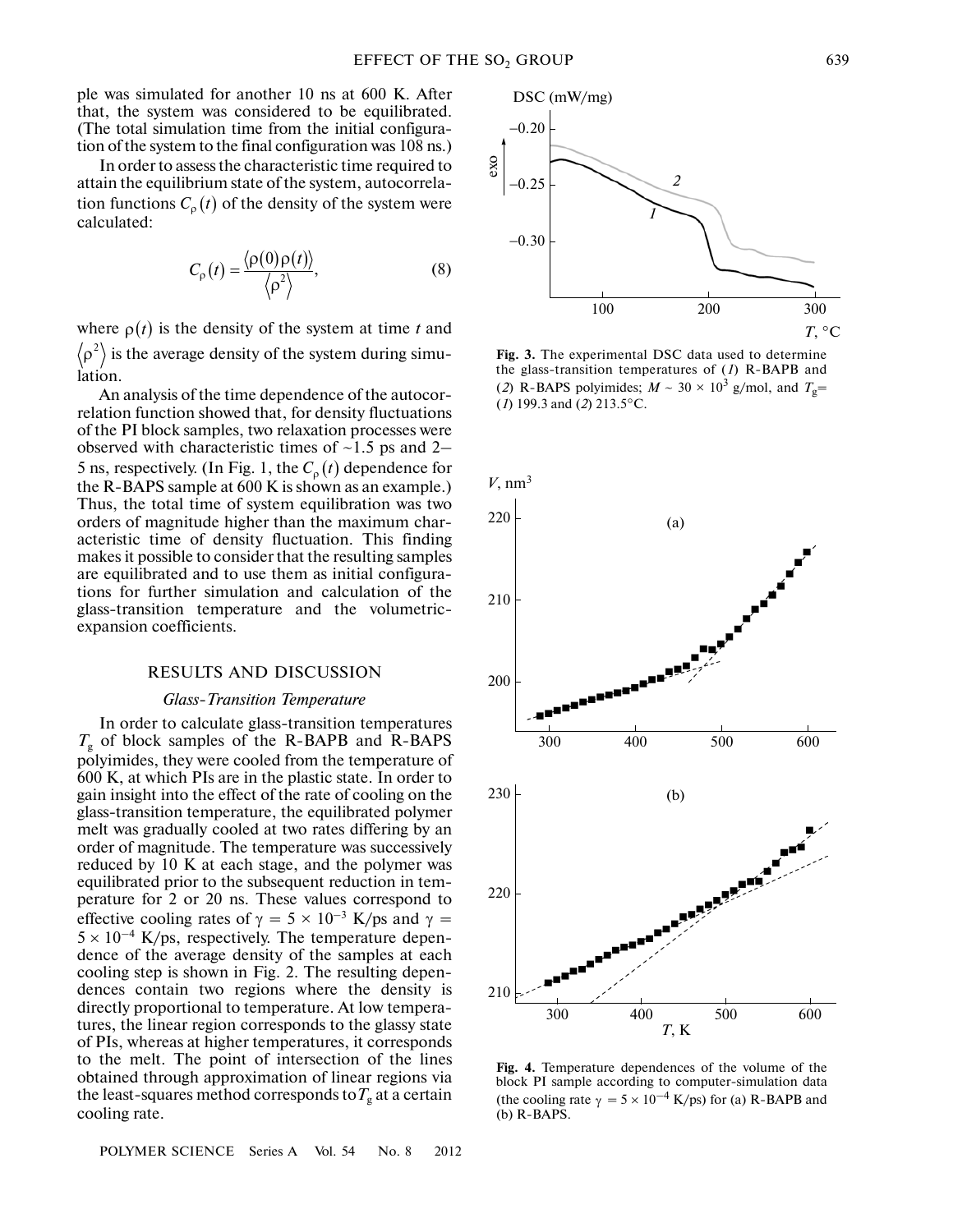

Fig. 5. Pairwise radial distribution function  $g_S(r)$  of sulphur atoms at 600 K for (1) R-BAPS and (2) R-BAPS<sup>neutr</sup> samples.

The calculated glass-transition temperatures are given below for both PIs at two cooling rates. In order to estimate the error in determining  $T_{\rm g}$ , a linear approximation was performed above and below the glass-tran sition temperature with the use of various numbers of points. The following values of  $T_{\rm g}$  were obtained.

| Method of determining $T_g$                                      | R-BAPB, K R-BAPS, K |             |
|------------------------------------------------------------------|---------------------|-------------|
| Simulation at a cooling rate<br>of $5 \times 10^{-3}$ K/ps       | $471 \pm 2$         | $496 \pm 3$ |
| Simulation at a cooling rate<br>of $5 \times 10^{-4}$ K/ps       | $475 \pm 2$         | $494 \pm 3$ |
| Experimental values based<br>on the DSC data                     | 472.5               | 486.7       |
| <b>OSPR</b> values obtained<br>on the basis of the QSPR analysis | 468.7               | 516.4       |

**Table 7.** Volumetric-thermal-expansion coefficients β for block samples of R-BAPB and R-BAPS polyimides

| Polymer       | $\beta$ value, $K^{-1}$ |                        |                       |  |  |  |  |  |  |
|---------------|-------------------------|------------------------|-----------------------|--|--|--|--|--|--|
|               | Glassy state            | Melt (computer         |                       |  |  |  |  |  |  |
|               | <b>QSPR</b><br>analysis | Computer<br>simulation | simulation)           |  |  |  |  |  |  |
| <b>R-BAPB</b> | $2.111 \times 10^{-4}$  | $1.63 \times 10^{-4}$  | $5.49 \times 10^{-4}$ |  |  |  |  |  |  |
| <b>R-BAPS</b> | $1.928 \times 10^{-4}$  | $1.81 \times 10^{-4}$  | $2.92 \times 10^{-4}$ |  |  |  |  |  |  |

The data obtained are in good agreement with those obtained in [22] for R-BAPB ( $T_{\rm g}$  = 477 K) and R-BAPS ( $T<sub>g</sub> = 490$  K) as well as with the recent experimental data based on DSC results (for samples with  $M_n \sim 15000$  g/mol, which is higher than  $M_w$  of the polymers investigated via computer simulation; Fig. 3).

The glass-transition temperature of a polymer is known to depend on the rate of cooling. The relation ship between these parameters is determined by the following equation [37–39]:

$$
T_g(\gamma) = T_0 - \frac{B}{\log(A\gamma)},\tag{9}
$$

where  $T_0$  is the glass-transition temperature at an infinitely low cooling rate and *A* and *B* are empirically determined coefficients.

In our case, the  $T_g$  values obtained at different cooling rates differ slightly (within the limits of error). Meanwhile, the value calculated on the basis of the results of simulation of  $T_g$  is in good agreement with the experimental data presumably because, for the investigated systems, the second item in Eq. (9) is small and changes insignificantly with the cooling rate. Similar results were obtained for BPDA/134APB polyimides, for which the  $T_{\rm g}$  values obtained for a cooling rate much higher than the experimental cooling rate coincided with the exper imental data [35].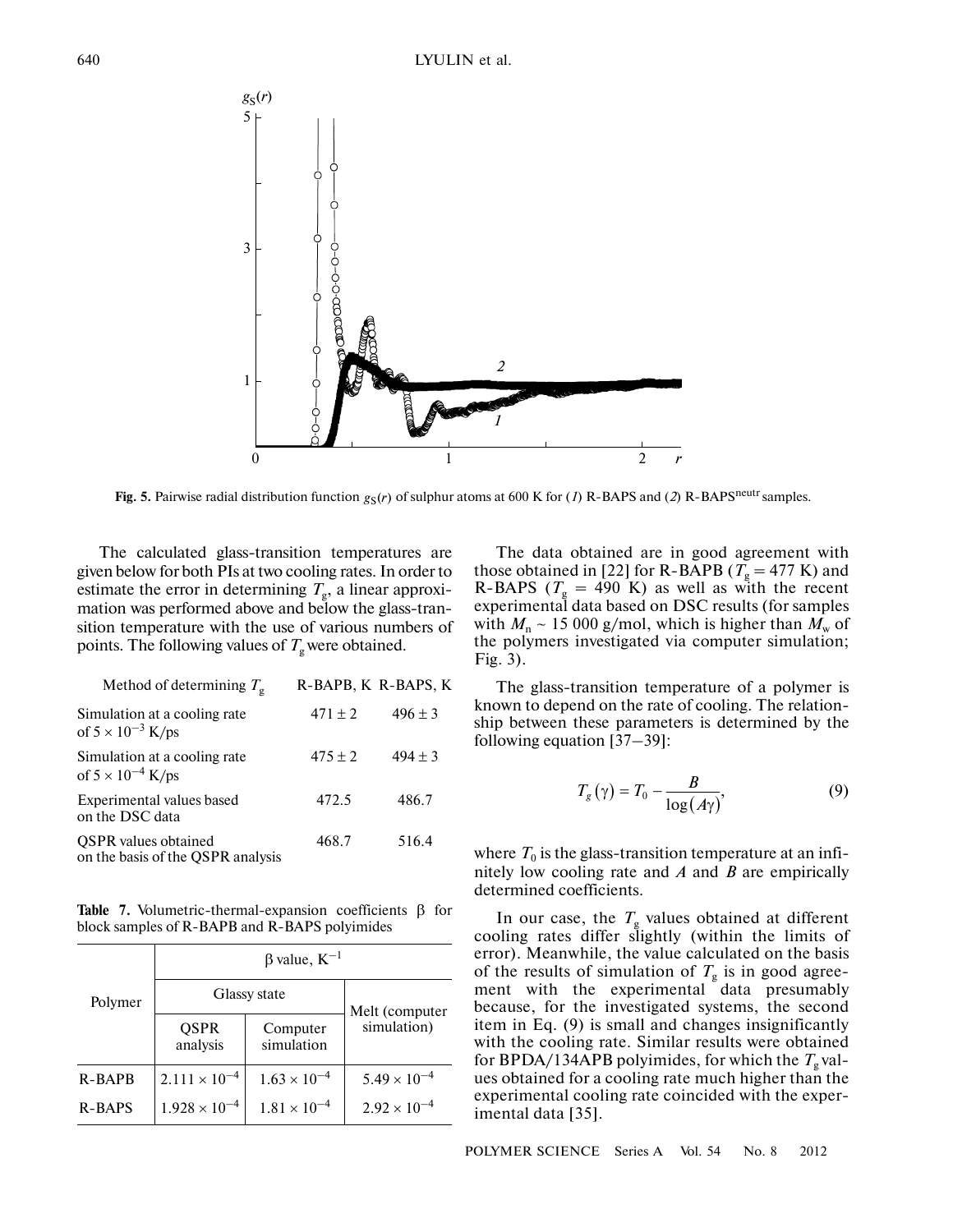# *Thermal-Expansion Coefficients Above and Below the Glass-Transition Temperature*

Volumetric-thermal-expansion coefficients  $\beta$  of PIs in the glassy and melted states were calculated through the following relationship:

$$
\beta = \frac{1}{V} \left( \frac{dV}{dT} \right)_p, \tag{10}
$$

where *V* is the sample volume and  $\left(\frac{dV}{dT}\right)_p$  is the change in the volume of the system after heating by *dT* degrees at a constant pressure. Changes in the volume of the sample after temperature variation were determined from the slope of linear regions of temperature dependences of the volume of the sam ple obtained during simulation (Fig. 4). Volume *V* in Eq. (10) corresponds to the volume of the system at the initial point (at the minimum temperature) of the corresponding linear regions. The calculation results are listed in Table 7. Coefficients β for the both PIs in the glassy state are in close agreement with the data calculated via the QSPR method (Table 1).

Thus, the results of the computer simulation are in agreement with the available experimental data and the QSPR analysis, whereas the values of the glass-transition temperature obtained via simula tion describe the experimental data with a higher accuracy than the results of the QSPR analysis.

# *Association of S and O Heteroatoms in the Sulfone Group*

In order to understand the molecular mecha nism of variation in the properties of PIs after inser tion of the  $SO_2$  hinge group into the diamine component of PI, the distribution of sulfur and oxygen atoms in this group over the PI sample was studied. The image of a typical instantaneous configuration of the R-BAPS sample at 600 K obtained through computer simulation is shown in Fig. 4a. Because the partial charges of sulfur and oxygen within the  $SO<sub>2</sub>$  group are higher than those of the remaining atoms, i.e.,  $Q_S = 2.9$  and  $Q_O = -0.94$  (the situation may be different if partial charges are calculated through another method), these atoms tend to form associates, which can be clearly identified in the images of typical instantaneous configurations of R-BAPS and R-BAPS<sup>neutr</sup> samples at 600 K (see below). Light gray and dark gray balls represent sul fur and oxygen atoms within the  $SO_2$  group.



In order to confirm that electrostatic interactions between sulfur and oxygen atoms are responsible for the observed change in the properties of PIs after insertion of the  $SO_2$  hinge group, an additional simulation of the R-BAPS block sample was performed at zero values of partial charges on all the atoms. The R- BAPSneutr sample was newly generated through the procedure described above for charged R-BAPB and R-BAPS samples. No associates composed of sulfur and oxygen atoms that are related to the presence of  $SO_2$  groups in the R-BAPS<sup>neutr</sup> sample were observed in the images.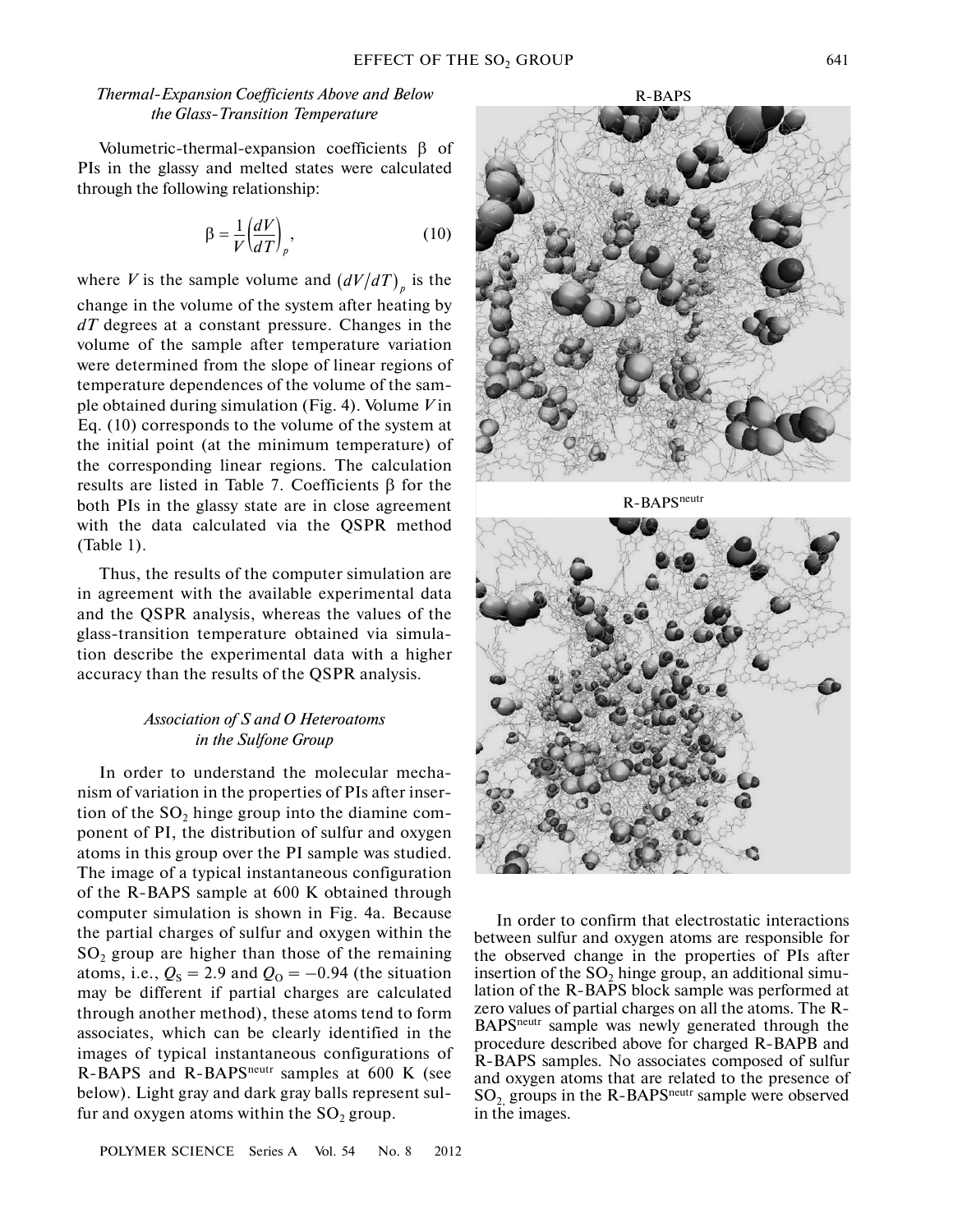642

Thus, in order to confirm the presence of associating sulfone groups in the R-BAPS sample and their absence in the R-BAPS<sup>neutr</sup> sample, pairwise distribution functions  $g_S(r)$  for sulfur atoms were calculated. The value of the  $g_S(r)$  function is associated with the probability of finding a sulfur atom at distance *r* from another sulfur atom. The appearance of pairwise distribution func tions  $g_S(r)$  in the R-BAPS and R-BAPS<sup>neutr</sup> samples (Fig. 5) attests to the existence of these associates. The pattern of correlation function  $g_S(r)$  in the absence of partial charges for the R-BAPS<sup>neutr</sup> sample is typical of the melts and is characterized by a single maximum. In the presence of partial charges, the first maximum of correlation function  $g_S(r)$  shifts toward lower values and is sharper. Moreover, the next maxima emerge.

## **CONCLUSIONS**

The theoretical and experimental studies and all atom computer simulation of the block samples of R-BAPB and R-BAPS polyimides has shown that the presence of the sulfone group in the diamine compo nent of the repeating unit of the R-BAPS polyimide holds significance. The QSPR analysis turned out to be an efficient tool for the qualitative prediction of comparative variation in the properties of PIs in the glassy state after insertion of the sulfone group into the diamine component of the repeating unit. The all atom computer simulation using the molecular dynamics method makes it possible not only to calcu late the glass-transition temperature and the coeffi cients of volumetric thermal expansion of the block PI samples, which are in good agreement with the avail able data, but also to propose the molecular mecha nism determining changes in the properties of PIs after modification of the diamine fragment of the repeating unit with the sulfone group.

The computer simulation in this study was per formed with the use of the resources of the computer cluster of the Institute of Macromolecular Com pounds, Russian Academy of Sciences, and the Che byshev and Lomonosov supercomputers at Moscow State University. The QSPR analysis was performed with the Material Studio 5.5 software package at the Computer Research Center of Moscow State Univer sity.

#### REFERENCES

- 1. *Polyimides: A Class of Thermally Stable Polymers*, Ed. by M. I. Bessonov (Nauka, Leningrad, 1983) [in Russian].
- 2. I. W. Serfaty, Eng. Thermoplast. Prop. Appl., No. 4, 283 (1985).
- 3. W. Sederel, Kunststoffe **76**, 905 (1986).
- 4. A. L. Rusanov and G. S. Matvelashvili, Plast. Massy, No. 11, 3 (1991).
- 5. D. Heath and J. Wirth, US Patent No. 3,847,867 (1974).
- 6. D. E. Florian and I. W. Serfaty, Mod. Plast. Int. **12** (6), 38 (1982).
- 7. Y. Wang, L. Y. Jiang, T. Matsuurac, T. S. Chung, and S. H. Goh, J. Membr. Sci. **318**, 217 (2008).
- 8. N. Peng, T. S. Chung, M. L. Chng, and W. Aw, J. Membr. Sci. **360**, 48 (2010).
- 9. J. Xia, S. Liu, P. K. Pallathadka, M. L. Chng, and T. S. Chung, Ind. Eng. Chem. Res. **49**, 12014 (2010).
- 10. C. J. Lee, J. Macromol. Sci., Rev. Macromol. Chem. **29**, 431 (1989).
- 11. J. Bicerano, *Prediction of Polymer Properties* (Marcel Dekker, New York, 2002).
- 12. V. M. Svetlichnyi and V. V. Kudryavtsev, Polymer Sci ence, Ser. B **45**, 140 (2003) [Vysokomol. Soedin., Ser. B **45**, 56 (2003)].
- 13. V. E. Yudin, V. M. Svetlichnyi, G. N. Gubanova, A. I. Grigor'ev, T. E. Sukhanova, I. V. Gofman, A. L. Didenko, E. N. Popova, R. N. Fedorova, and V. V. Kudryavtsev, Polymer Science, Ser. A **44**, 148 (2002) [Vysokomol. Soedin., Ser. A **44**, 257 (2002)].
- 14. V. E. Yudin, V. M. Svetlichnyi, G. N. Gubanova, A. L. Didenko, T. E. Sukhanova, V. V. Kudryavtsev, S. Ratner, and G. Marom, J. Appl. Polym. Sci. **83**, 2873 (2002).
- 15. V. E. Yudin, V. M. Svetlichnyi, A. N. Shumakov, D. G. Letenko, A. Y. Feldman, G. Marom, Macromol. Rapid Commun. **26**, 885 (2005).
- 16. V. E. Yudin, A. Y. Feldman, V. M. Svetlichnyi, A. N. Shu makov, and G. Marom, Compos. Sci. Technol. **67**, 789 (2007).
- 17. V. E. Yudin, J. U. Otaigbe, L. T. Drzal, and V. M. Svetli chnyi, Adv. Compos. Lett. **15** (4), 137 (2006).
- 18. A. N. Shumakov, V. E. Yudin, V. M. Svetlichnyi, A. N. Didenko, N. N. Bogorad, E. N. Popova, D. G. Letenko, Yu. A. Fadin, and A. N. Solov'ev, Vopr. Materialoved. **46**, 158 (2006).
- 19. V. E. Yudin, G. M. Divoux, J. U. Otaigbe, and V. M. Svetlichnyi, Polymer **46**, 10866 (2005).
- 20. V. E. Yudin, V. M. Svetlichnyi, A. N. Shumakov, R. Schechter, H. Harel, and G. Marom, Composites A **39**, 85 (2008).
- 21. T. Kurose, V. E. Yudin, J. U. Otaigbe, and V. M. Svetli chnyi, Polymer **48**, 7130 (2007).
- 22. V. E. Yudin and V. M. Svetlichnyi, RZhKh **53** (4), 75 (2009).
- 23. T. M. Birshtein, Vysokomol. Soedin., Ser. A **19**, 54 (1977).
- 24. P. J. Flory, *Statistical Mechanics of Chain Molecules* (Wiley, New York, 1969; Mir, Moscow, 1971).
- 25. B. Hess, C. Kutzner, D. Van der Spoel, and E. Lindahl, J. Chem. Theory Comput. **4**, 435 (2008).
- 26. D. Van der Spoel, E. Lindahl, B. Hess, G. Groenhoff, A. E. Mark, and H. J. C. Berendsen, J. Comput. Chem. **26**, 1701 (2005).
- 27. C. Oostenbrink, A. Villa, A. E. Mark, and W. F. Van Gunsteren, J. Comput. Chem. **25**, 1656 (2004).
- 28. B. Hess, H. Bekker, H. J. C. Berendsen, and J. G. E. M. Fraaije, J. Comput. Chem. **18**, 1463 (1997).